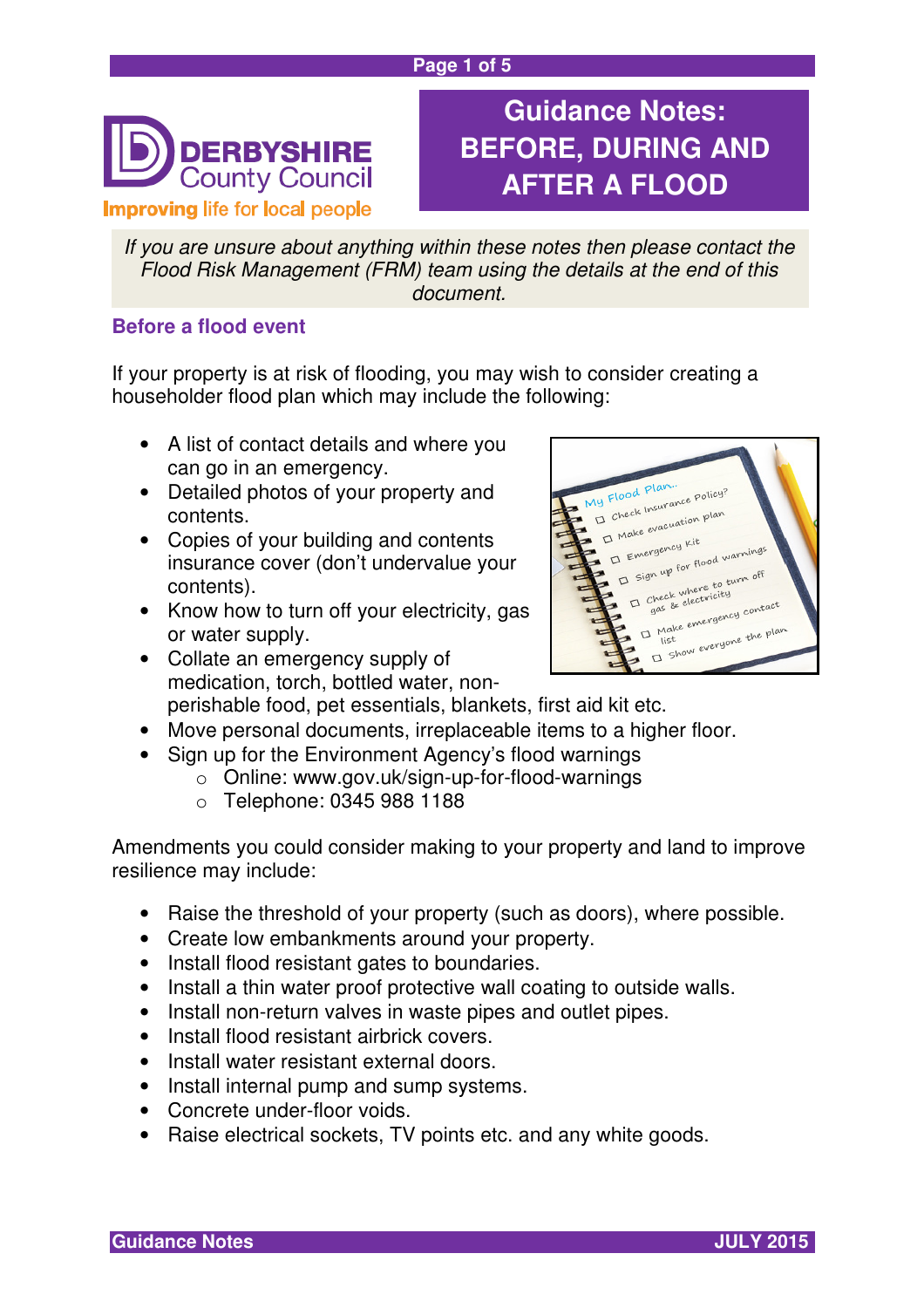# **During a flood event**

Your first priority in the event of a potential flood is to look after yourself and the people around you. It is advisable to keep listening to a local radio and monitor weather updates. You should always listen to the emergency services and evacuate when told to do so. Where flooding poses risk to life, always contact the Fire and Rescue Service via the 999 service.

You should never put yourself or anyone around you at risk however if the water hasn't reached you then you could:

- Move your car to a safe place.
- Move any essential items upstairs or raise them above the floor.
- Collect safe drinking water.
- Turn off electricity, gas and water.
- Gather spare clothing, food and other supplies.
- Locate your pets.

If the water has reached you then:

- Check on people/pets in your household to ensure they are safe.
- Raise or move any items upstairs where safe to do so.
- Turn off electricity, gas and water where safe to do so i.e. not when standing in flood water.
- Put plugs in sinks/bath and weigh them down.
- Evacuate when told to do so and take supplies.

#### **After a flood event**

Do not attempt to re-enter your property until you are sure that it is safe to do so.

After a flood event you need to speak immediately with your insurers. If you do not have an insurance policy that covers flooding but would like to obtain further information about doing so please refer to the **Insurance Guidance Notes**. Once you have informed your insurer a clean-up and any necessary repairs may take weeks or even months to be complete. You may need to speak with your insurance company about the potential for temporary accommodation. It is advised that you:

- Photograph or film any damaged property.
- Keep copies of any letter, emails, receipts etc.

Unfortunately Derbyshire County Council does not provide a clean-up service.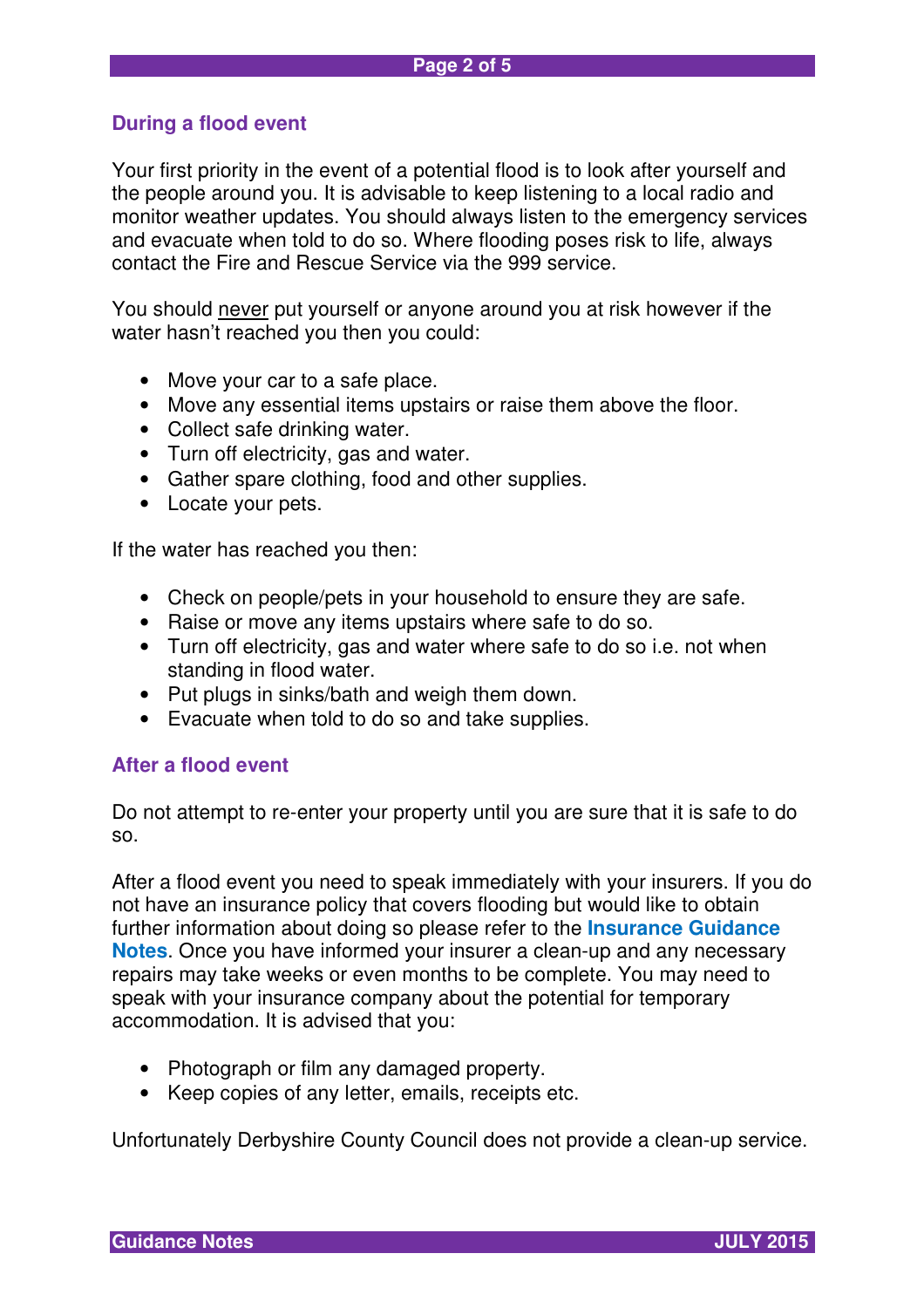# Contaminated flood water

Harmful bacteria can be present in flood water. If flood water is contaminated with sewer waste then the risks can be even higher. In the first instance it may be worth you contacting your local environmental health team at your District/Borough Council who may be able to provide guidance.

- Always use protective clothing (waterproof gloves or clothing) whilst attempting any clear up.
- Always wash your hands after handling anything that may have been contaminated with flood water.
- Do not allow children to play in flood water or affected grassland or paved area until they have been cleaned and restored to their normal condition. Always wash contaminated toys.
- Remove dirty water and silt from the property (may require pumping) and ensure your property is thoroughly dried out.
- Use waterproof plasters and clean any cuts that may have been in contact with flood water.
- Replace any private manhole covers and contact the County Council to replace any that are not privately owned.
- Remove all soft furnishings and fittings damaged beyond repair.
- Disinfect all surfaces.
- Don't eat any food that has been in contact with floodwater.
- Do not use any electrical items that have been in contact with floodwater. Please check with an electrician.

# **Useful resources**

# National Flood Forum

A national charity dedicated to supporting and representing communities and individuals at risk of flooding.

Tel: (01299) 403055

Website: www.nationalfloodforum.org.uk Useful guidance material: National Flood Forum's 'Ready for Flooding' booklet

# Blue Pages

For an independent directory of flood mitigation products please refer to the Blue Pages website at www.bluepages.org.uk

Government Website

https://www.gov.uk/prepare-for-a-flood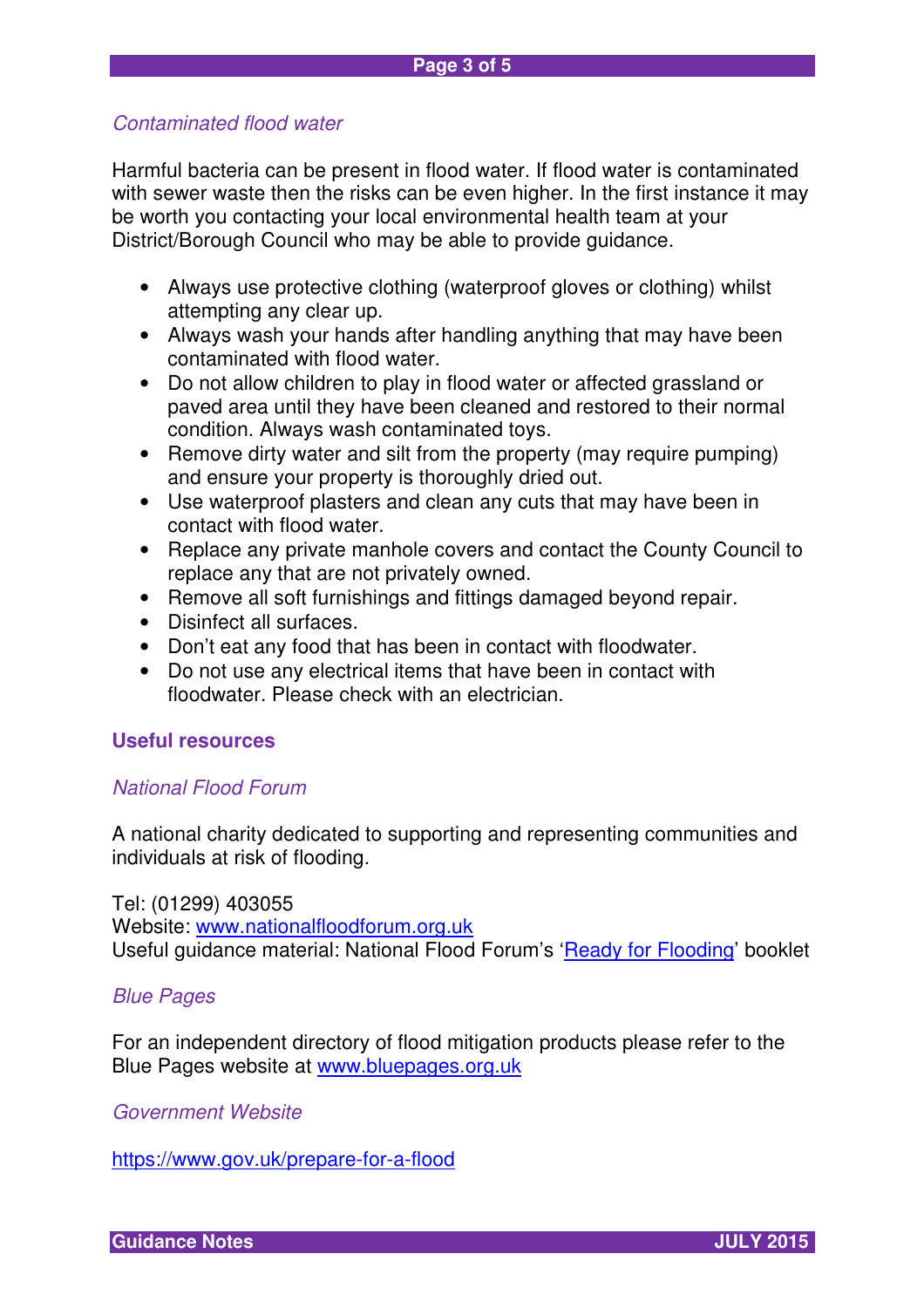#### **Frequently asked questions**

#### Will the County Council come out to my property during a flood event?

The FRM team do not provide a reactive service during a flood event, however whilst flooding is ongoing the FRM team will be advising emergency responders.

If flood water has the potential to enter the living areas of your property and you feel that sandbags could help, then you should call the County Council's Emergency Planning team on (01629) 538364. Out of normal working hours, contact can be made through Call Derbyshire on (01629) 533190.

In extreme circumstances where residents may need to be temporarily evacuated from their home, further help will be provided by the County Council.

If flooding of your property poses a serious and immediate threat to your welfare, or there is the possibility of additional risks, for example from your electricity supply, then Derbyshire Fire and Rescue Service may be able to offer emergency assistance, such as pumping water from your property. In these circumstances you should contact the Fire and Rescue Service by calling 999. Please be aware that the Fire and Rescue Service receive many calls for assistance during flooding. There initial response may be from an officer to assess the situation.

Where flooding poses risk to life, always contact the Fire and Rescue Service via the 999 service.

I would like to speak to an expert about helping to protect my house from flooding. Who can I call?

For information about getting expert help and assistance please refer to the **Using Experts Guidance Notes**.

I think I need to get insurance for my property. How do I go about this?

For information about insurance for flood risk please refer to the **Insurance Guidance Notes.** 

My property is a listed historic building and has been flooded. What can I do?

Many historic buildings are not only at risk from flood damage but also damage from inappropriate remedial works carried out by contractors who have little understanding of historic fabric.